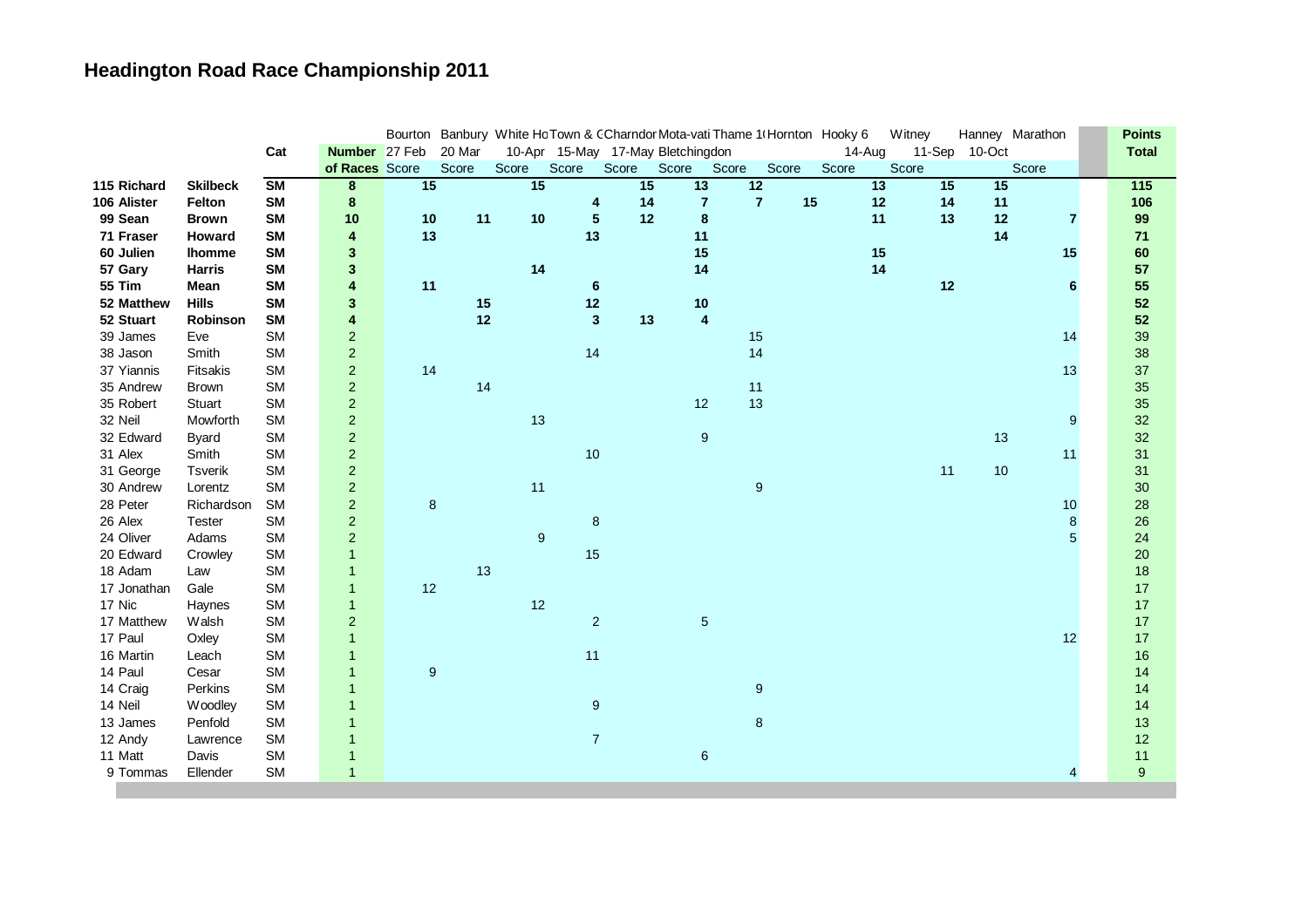| 112 Paul    | <b>Brame</b>    | M40             | $\boldsymbol{9}$        |                  |    | 12 | 12             | 15 | 14               | 14 | 14 | 14 | 13 | 15 |                | 112 |
|-------------|-----------------|-----------------|-------------------------|------------------|----|----|----------------|----|------------------|----|----|----|----|----|----------------|-----|
| 98 John     | Clargo          | M40             | 7                       |                  | 14 | 10 | $\bf 8$        |    | 12               | 13 |    |    | 11 | 13 |                | 98  |
| 91 Graham   | Day             | M40             | 6                       |                  | 13 |    |                | 13 | 10               | 12 | 13 |    |    |    | 5              | 91  |
| 78 Andrew   | <b>Sulley</b>   | M40             | 5                       | $10$             |    |    | $\overline{7}$ |    | $\boldsymbol{9}$ |    |    | 13 |    | 14 |                | 78  |
| 78 Clive    | <b>Slator</b>   | M40             | 4                       |                  | 15 |    | 10             |    |                  |    |    |    | 14 |    | $\overline{7}$ | 78  |
| 68 Richard  | <b>Clarke</b>   | M40             | 5                       | $\boldsymbol{9}$ |    | 9  | $\bf 6$        |    | $\overline{7}$   |    | 12 |    |    |    |                | 68  |
| 60 Dave     | Cox             | M40             | 3                       |                  |    |    | 15             |    |                  | 15 |    |    | 15 |    |                | 60  |
| 57 Matt     | <b>Biglin</b>   | M40             | 3                       |                  |    | 14 | 13             |    | 15               |    |    |    |    |    |                | 57  |
| 43 Philip   | <b>Munday</b>   | M40             | 3                       | 11               |    |    | 9              |    | $\bf8$           |    |    |    |    |    |                | 43  |
| 40 lan      | Meadowcroft M40 |                 | $\overline{a}$          | 15               |    |    |                |    |                  |    | 15 |    |    |    |                | 40  |
| 39 Alan     | Darbyshire      | M40             | $\overline{a}$          |                  |    | 15 | 14             |    |                  |    |    |    |    |    |                | 39  |
| 37 John     | Worth           | M40             | $\overline{\mathbf{c}}$ |                  |    |    |                | 14 | 13               |    |    |    |    |    |                | 37  |
| 36 Dave     | Fieldhouse      | M40             | $\overline{c}$          | 13               |    |    |                |    |                  |    |    |    |    |    | 13             | 36  |
| 32 Hanno    | Nickau          | M40             | $\overline{2}$          | 12               |    |    |                |    |                  |    |    |    |    |    | 10             | 32  |
| 29 John     | <b>Stephens</b> | M40             | $\overline{c}$          |                  |    |    |                |    | 11               |    |    |    |    |    | 8              | 29  |
| 28 Andrew   | Munday          | M40             | $\overline{a}$          |                  |    |    |                |    |                  |    |    |    | 12 |    | 6              | 28  |
| 26 Ricky    | Cherry          | M40             | $\overline{a}$          |                  | 12 |    |                |    |                  |    |    |    |    |    | $\overline{4}$ | 26  |
| 20 Fergus   | Campbell        | M40             | $\mathbf{1}$            |                  |    |    |                |    |                  |    |    | 15 |    |    |                | 20  |
| 20 Nicholas | Shea            | M40             | 1                       |                  |    |    |                |    |                  |    |    |    |    |    | 15             | 20  |
| 19 Chris    | Prince          | M40             | $\mathbf{1}$            | 14               |    |    |                |    |                  |    |    |    |    |    |                | 19  |
| 19 Robert   | Treadwell       | M40             | $\mathbf{1}$            |                  |    |    |                |    |                  |    |    |    |    |    | 14             | 19  |
| 18 Jon      | Tyler           | M40             | $\mathbf 1$             |                  |    | 13 |                |    |                  |    |    |    |    |    |                | 18  |
| 17 Richard  | Baskerville     | M40             | $\mathbf{1}$            |                  |    |    |                |    |                  |    |    |    |    |    | 12             | 17  |
| 16 Martin   | Allen           | M40             | $\overline{1}$          |                  |    | 11 |                |    |                  |    |    |    |    |    |                | 16  |
| 16 Carl     | James           | M40             | $\mathbf{1}$            |                  |    |    | 11             |    |                  |    |    |    |    |    |                | 16  |
| 16 Alun     | Ward            | M40             | $\mathbf{1}$            |                  |    |    |                |    |                  |    |    |    |    |    | 11             | 16  |
| 14 Morten   | Lennholm        | M40             | $\mathbf{1}$            |                  |    |    |                |    |                  |    |    |    |    |    | $9$            | 14  |
|             |                 |                 |                         |                  |    |    |                |    |                  |    |    |    |    |    |                |     |
| 115 Philip  | Lister          | M50             | 8                       |                  | 15 | 15 |                |    | 14               | 15 | 15 | 15 |    | 14 | 13             | 115 |
| 113 Steve   | Cowls           | M50             | 10                      | 14               | 14 |    | 15             | 14 | 12               | 14 |    | 14 | 15 | 15 | 14             | 113 |
| 72 Matthew  | Johnson         | M50             | 4                       |                  |    |    |                |    |                  | 12 | 14 | 13 |    | 13 |                | 72  |
| 68 Manuel   | <b>Stone</b>    | M50             | 4                       |                  |    |    |                |    |                  | 11 |    | 12 | 13 | 12 |                | 68  |
| 56 David    | Sawyer          | M50             | 3                       |                  |    |    | 14             |    |                  | 13 |    |    | 14 |    |                | 56  |
| 40 Kevin    | <b>Byrne</b>    | M50             | $\overline{c}$          |                  |    |    |                |    | 15               |    |    |    |    |    | 15             | 40  |
| 35 Ian      | Goldin          | M50             | $\overline{c}$          |                  | 13 |    |                |    |                  |    |    |    |    |    | 12             | 35  |
| 20 John     | Griffiths       | M50             | $\mathbf{1}$            | 15               |    |    |                |    |                  |    |    |    |    |    |                | 20  |
| 20 Laurie   | Hurman          | M <sub>50</sub> | $\mathbf{1}$            |                  |    |    |                | 15 |                  |    |    |    |    |    |                | 20  |
| 19 Jonatan  | Chamber         | M50             | $\mathbf{1}$            |                  |    | 14 |                |    |                  |    |    |    |    |    |                | 19  |
| 18 David    | Barron          | M50             | $\mathbf{1}$            | 13               |    |    |                |    |                  |    |    |    |    |    |                | 18  |
| 18 Stuart   | Hathaway        | M50             | 1                       |                  |    |    |                |    |                  |    | 13 |    |    |    |                | 18  |
| 18 Nick     | Hewlett         | M <sub>50</sub> | $\mathbf{1}$            |                  |    |    | 13             |    |                  |    |    |    |    |    |                | 18  |
| 18 Howard   | Marshall        | M50             | $\mathbf{1}$            |                  |    |    |                |    | 13               |    |    |    |    |    |                | 18  |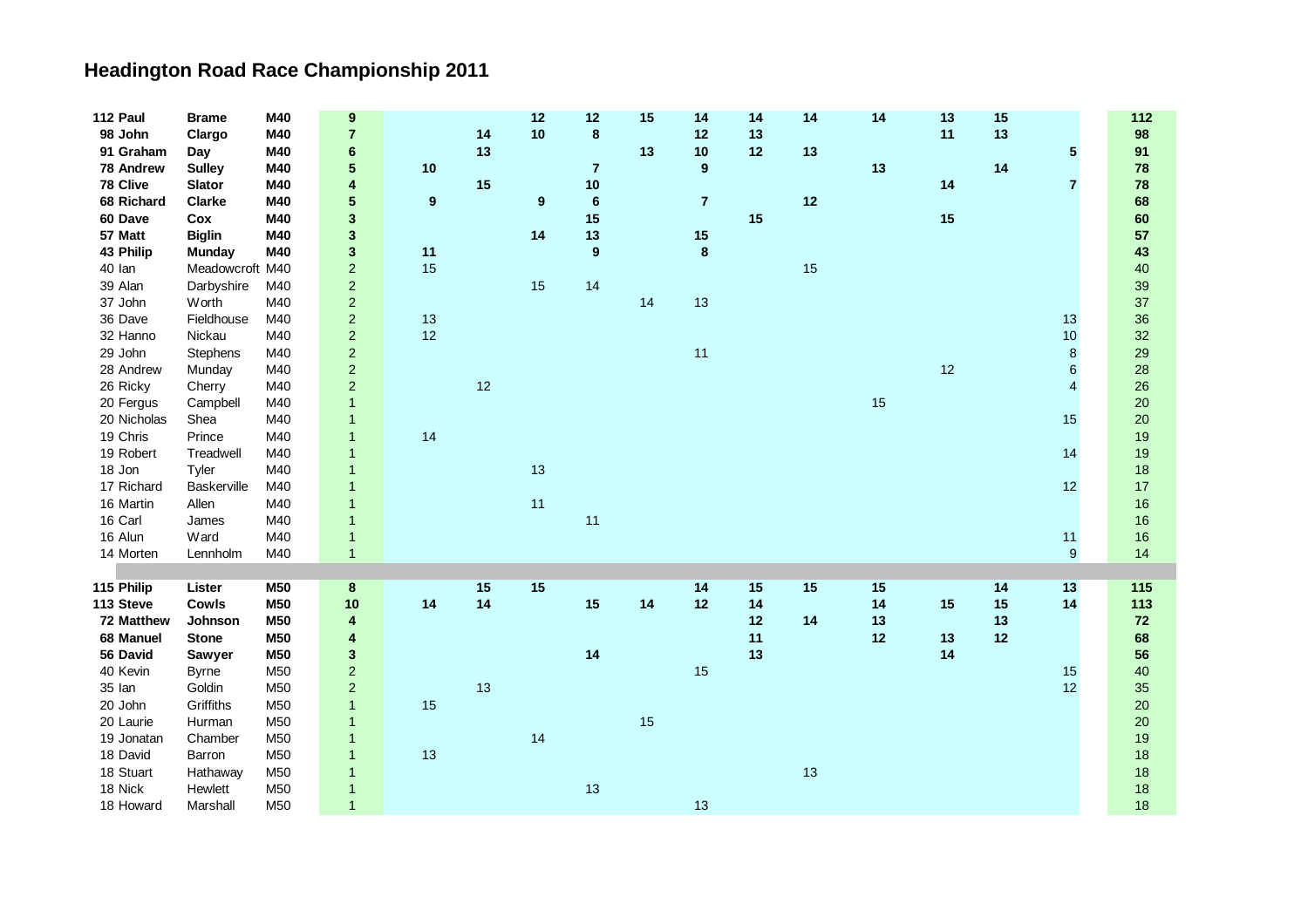| 103 Adrienne   | <b>Hopkins</b>    | <b>W35</b> | $6\phantom{1}$          |    |    | 13             |                           | 15 | 13               | 15 |    |    | 15 | 15 |                  | 103   |
|----------------|-------------------|------------|-------------------------|----|----|----------------|---------------------------|----|------------------|----|----|----|----|----|------------------|-------|
|                |                   |            |                         |    |    |                |                           |    |                  |    |    |    |    |    |                  |       |
| 10 Megan       | Pratt             | SW         | $\mathbf{1}$            |    |    |                | $\sqrt{5}$                |    |                  |    |    |    |    |    |                  | 10    |
| 12 Caroline    | Slay              | SW         | $\mathbf{1}$            |    |    |                |                           |    |                  |    |    |    |    |    | $\overline{7}$   | 12    |
| 13 Sophie      | Ruffles           | SW         | $\overline{1}$          |    |    |                | $\bf 8$                   |    |                  |    |    |    |    |    |                  | 13    |
| 13 Katie       | King              | SW         | $\overline{1}$          |    |    |                |                           |    |                  |    |    |    |    |    | 8                | 13    |
| 14 Sarah       | Field             | SW         | 1                       |    |    |                |                           |    |                  |    |    |    |    |    | $\boldsymbol{9}$ | 14    |
| 15 Julia       | Colston           | SW         | $\mathbf{1}$            |    |    |                |                           |    | 10               |    |    |    |    |    |                  | 15    |
| 16 Charlotte   | Coles             | SW         | $\overline{1}$          |    |    |                |                           |    | 11               |    |    |    |    |    |                  | 16    |
| 17 Katja       | Hartwich          | SW         | $\overline{1}$          |    |    | 12             |                           |    |                  |    |    |    |    |    |                  | 17    |
| 17 Merel       | Gijsen            | SW         | $\overline{1}$          |    |    |                |                           |    |                  | 12 |    |    |    |    |                  | 17    |
| 17 Emma        | Croft             | SW         | $\mathbf{1}$            |    |    |                |                           |    |                  |    |    |    |    |    | 12               | 17    |
| 18 Claire      | <b>Burley</b>     | SW         | $\overline{1}$          |    |    |                |                           |    |                  |    |    |    |    |    | 13               | 18    |
| 18 Rebecca     | Bolam             | SW         | $\mathbf{1}$            |    |    |                | 13                        |    |                  |    |    |    |    |    |                  | 18    |
| 20 Eirini      | Flouri            | SW         | $\mathbf{1}$            |    |    |                |                           |    |                  |    |    |    |    |    | 15               | 20    |
| 22 Claire      | Conway            | SW         | $\overline{c}$          |    |    |                | 6                         |    | $\,6\,$          |    |    |    |    |    |                  | 22    |
| 24 Fiona       | Hargreaves        | SW         | $\overline{c}$          |    |    | 11             | $\ensuremath{\mathsf{3}}$ |    |                  |    |    |    |    |    |                  | 24    |
| 24 Eike        | Adams             | SW         | $\overline{c}$          |    |    |                | $\,6$                     |    | $\bf 8$          |    |    |    |    |    |                  | 24    |
| 32 Charlie     | Waugh             | SW         | $\overline{2}$          |    | 15 | $\overline{7}$ |                           |    |                  |    |    |    |    |    |                  | 32    |
| 36 Karen       | McDermott         | SW         | $\overline{c}$          |    |    |                | 14                        |    |                  |    |    | 12 |    |    |                  | 36    |
| 37 Hannah      | Kitchen           | SW         | $\overline{c}$          | 14 |    | 13             |                           |    |                  |    |    |    |    |    |                  | 37    |
| 37 Alex        | Baird             | SW         | $\overline{c}$          |    |    |                |                           |    |                  |    | 14 | 13 |    |    |                  | 37    |
| 38 Charlotte   | Noakes            | SW         | $\overline{c}$          |    |    |                |                           |    | 14               |    |    | 14 |    |    |                  | 38    |
| 38 Léma        | Massi             | SW         | $\overline{c}$          |    |    | 14             |                           |    |                  |    |    |    |    |    | 14               | 38    |
| 42 Bethan      | <b>Hughes</b>     | <b>SW</b>  | $\mathbf{3}$            |    | 13 |                | $\overline{4}$            |    |                  |    |    |    |    |    | 10               | 42    |
| 76 Claire      | <b>Wilcox</b>     | <b>SW</b>  | 5                       |    |    | $\bf 8$        | $10$                      |    | $\overline{7}$   | 14 | 12 |    |    |    |                  | 76    |
| 88 Rachel      | Walsh             | SW         | $\overline{\mathbf{5}}$ |    |    | 10             | 12                        |    | 13               | 15 |    |    |    | 13 |                  | 88    |
| 91 Laura       | <b>Millican</b>   | <b>SW</b>  | $6\phantom{.}$          | 12 |    | 9              | 9                         |    | 12               |    | 13 |    |    | 15 |                  | 91    |
| 108 Sarah      | <b>O'Driscoll</b> | <b>SW</b>  | 8                       | 13 | 14 |                | 11                        |    | $\boldsymbol{9}$ | 13 |    |    | 14 | 14 | 11               | 108   |
| 115 Charlotte  | Harris,           | <b>SW</b>  | $\bf 8$                 | 15 |    | 15             | 15                        | 15 | 15               |    | 15 | 15 | 15 |    |                  | 115   |
|                |                   |            |                         |    |    |                |                           |    |                  |    |    |    |    |    |                  |       |
| 16 Geoff       | Raynham           | M60        | $\mathbf{1}$            |    |    |                | 11                        |    |                  |    |    |    |    |    |                  | 16    |
| 18 Stefan      | Szynaka           | M60        | $\mathbf{1}$            |    | 13 |                |                           |    |                  |    |    |    |    |    |                  | 18    |
| 20 Barry       | Burlingham        | M60        | $\overline{1}$          |    |    |                |                           |    |                  |    |    |    |    |    | 15               | 20    |
| 35 Mike        | Dunn              | M60        | $\overline{2}$          |    |    |                | 12                        |    |                  |    |    |    |    |    | 13               | 35    |
| 108 Kit        | <b>Villiers</b>   | <b>M60</b> | 9                       |    |    | 12             | 10                        | 13 | 13               | 14 | 13 | 13 | 14 | 14 |                  | 108   |
| <b>108 Bob</b> | Green             | <b>M60</b> | $\overline{7}$          | 14 |    | 15             | 14                        | 12 |                  | 15 |    | 14 |    | 15 |                  | 108   |
| 112 Barry      | <b>Cornelius</b>  | <b>M60</b> | 8                       | 13 | 14 | 13             | 13                        | 14 | 14               |    | 15 |    | 15 |    |                  | $112$ |
| 115 Graham     | <b>Norris</b>     | <b>M60</b> | $\boldsymbol{9}$        | 15 | 15 | 14             | 15                        | 15 | 15               |    | 14 | 15 |    |    | 14               | 115   |
|                |                   |            |                         |    |    |                |                           |    |                  |    |    |    |    |    |                  |       |
| 16 Paul        | Page              | M50        | $\overline{1}$          |    |    |                |                           |    | 11               |    |    |    |    |    |                  | 16    |
| 17 Ross        | Logan             | M50        | 1                       |    | 12 |                |                           |    |                  |    |    |    |    |    |                  | 17    |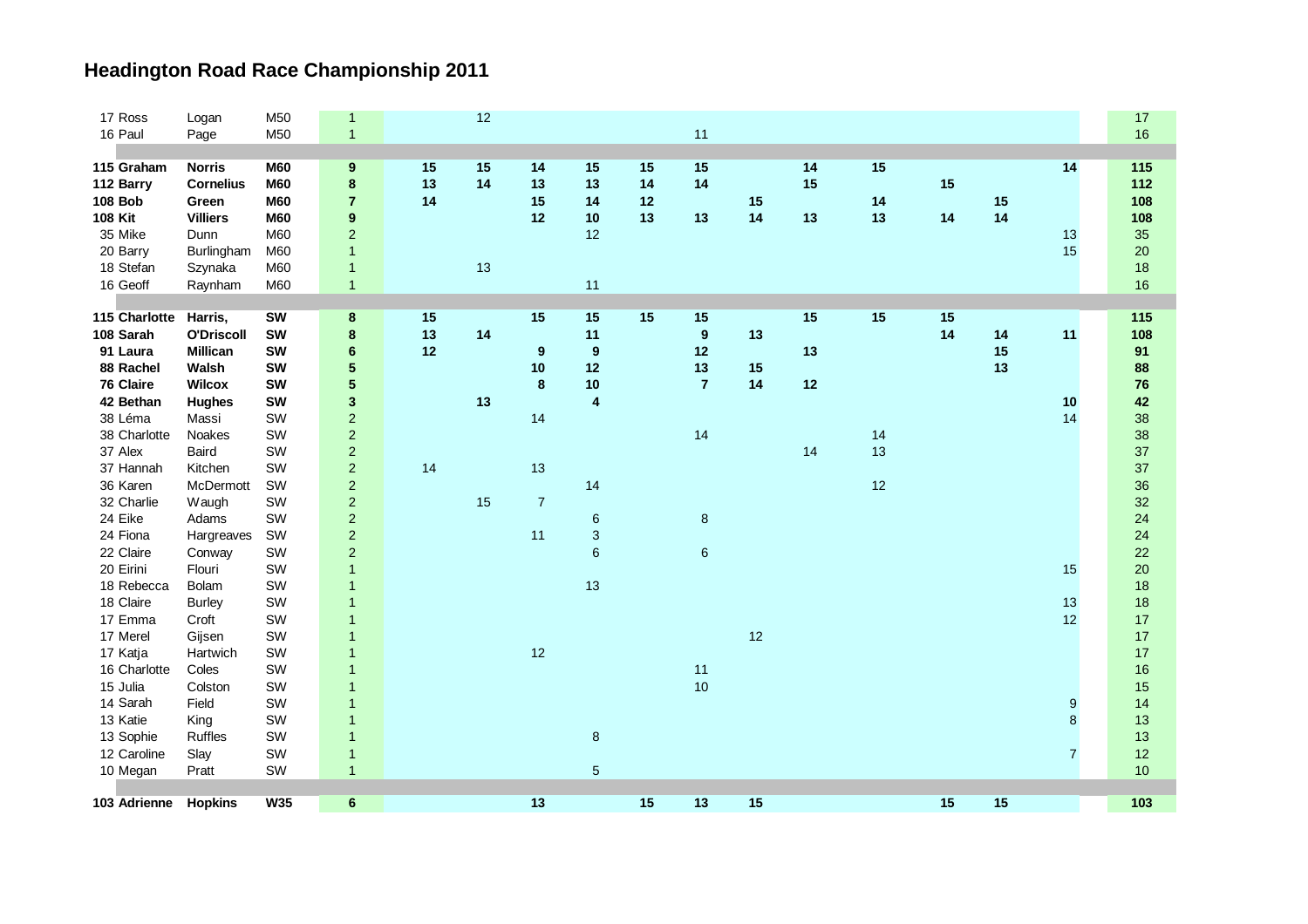| 97 Rachel             | Shaw             | <b>W35</b>      | 6                | 13 |    | 12 | 15 |    | 12               |      |    |    | 13 | 14 |    | 97  |
|-----------------------|------------------|-----------------|------------------|----|----|----|----|----|------------------|------|----|----|----|----|----|-----|
| <b>89 Ali</b>         | Robinson         | <b>W35</b>      | 6                |    | 10 |    | 10 | 14 | 9                |      |    | 14 |    |    | 11 | 89  |
| 78 Diane              | <b>Moore</b>     | <b>W35</b>      | 4                | 15 | 15 | 14 |    |    | 14               |      |    |    |    |    |    | 78  |
| 73 Sally              | Howard           | <b>W35</b>      | 4                |    | 13 | 11 |    |    |                  |      |    | 15 | 14 |    |    | 73  |
| 59 Jude               | Craft            | <b>W35</b>      | 3                |    | 14 | 15 |    |    | 15               |      |    |    |    |    |    | 59  |
| 52 Ann                | Powter           | <b>W35</b>      | 3                |    |    | 10 |    |    |                  | 13   |    |    |    |    | 14 | 52  |
| 51 Natasha            | Giannousi        | W35             | $\mathbf{3}$     | 12 | 12 |    | 12 |    |                  |      |    |    |    |    |    | 51  |
| 39 Eirini             | Flouri           | W35             | $\overline{2}$   | 14 |    |    |    |    |                  |      |    |    |    |    | 15 | 39  |
| 35 Tina               | Johnson          | W35             | $\mathbf 2$      |    |    |    |    |    |                  |      |    |    | 12 | 13 |    | 35  |
| 33 Elizabeth          | Ward             | W35             | $\overline{c}$   | 11 |    |    |    |    |                  |      |    |    |    |    | 12 | 33  |
| 32 Alison             | Barry            | W35             | $\boldsymbol{2}$ |    |    |    |    |    | 11               |      |    |    | 11 |    |    | 32  |
| 31 Emma               | Carter           | W35             | $\boldsymbol{2}$ |    |    |    | 11 |    |                  |      |    |    | 10 |    |    | 31  |
| 30 Lisa               | Shaw             | W35             | $\overline{c}$   |    | 11 | 9  |    |    |                  |      |    |    |    |    |    | 30  |
| 19 Ursula             | Schulz,          | W35             | $\mathbf{1}$     |    |    |    | 14 |    |                  |      |    |    |    |    |    | 19  |
| 19 Tracey             | Stapley          | W35             | $\mathbf{1}$     |    |    |    |    |    |                  | 14   |    |    |    |    |    | 19  |
| 18 Kate               | Sheehan          | W35             | $\mathbf{1}$     |    |    |    |    |    |                  |      |    |    |    |    | 13 | 18  |
| 18 Elaine             | Welsh            | W35             | $\mathbf{1}$     |    |    |    | 13 |    |                  |      |    |    |    |    |    | 18  |
| 15 Lizzie             | Mitchell         | W35             | $\mathbf{1}$     |    |    |    |    |    | 10               |      |    |    |    |    |    | 15  |
|                       |                  |                 |                  |    |    |    |    |    |                  |      |    |    |    |    |    |     |
| 110 Anita             | James            | <b>W45</b>      | $\overline{7}$   | 15 |    |    |    | 15 | 14               | 15   | 15 | 15 |    | 12 |    | 110 |
| 108 Sandra            | Harding-Bro W45  |                 | 9                | 14 |    | 13 | 12 |    | 11               | $12$ | 14 | 13 | 14 | 13 |    | 108 |
| 102 Linda             | <b>Macaskill</b> | <b>W45</b>      | 6                |    |    |    | 13 |    |                  | 13   |    | 14 | 15 | 15 | 15 | 102 |
| 94 Mary               | <b>Russell</b>   | <b>W45</b>      | $6\phantom{1}6$  |    | 13 | 12 |    | 14 | 12               |      | 13 |    |    | 11 |    | 94  |
| 40 Suzanne            | Szynaka          | W45             | $\mathbf 2$      |    | 15 |    | 15 |    |                  |      |    |    |    |    |    | 40  |
| 39 Sarah              | Warbrick         | W45             | $\mathbf 2$      |    |    |    | 14 |    | 15               |      |    |    |    |    |    | 39  |
| 37 Gail               | Jones            | W45             | $\boldsymbol{2}$ |    |    |    |    |    | 13               |      |    |    |    | 14 |    | 37  |
| 35 Consuela           | Moorman          | W45             | $\boldsymbol{2}$ |    | 14 |    |    |    |                  |      |    |    |    |    | 11 | 35  |
| 20 Ita                | Kelly            | W45             | $\mathbf{1}$     |    |    | 15 |    |    |                  |      |    |    |    |    |    | 20  |
| 19 Marie-Anne Fischer |                  | W45             | $\overline{1}$   |    |    |    |    |    |                  | 14   |    |    |    |    |    | 19  |
| 19 Astrid             | Lagerberg        | W45             | $\mathbf{1}$     |    |    |    |    |    |                  |      |    |    |    |    | 14 | 19  |
| 19 Esther             | Race             | W45             | $\mathbf{1}$     |    |    | 14 |    |    |                  |      |    |    |    |    |    | 19  |
| 18 Jan                | Payne            | W45             | $\overline{1}$   |    |    |    |    |    |                  |      |    |    |    |    | 13 | 18  |
| 17 Julie              | Gardner          | W45             | $\overline{1}$   |    |    |    |    |    |                  |      |    |    |    |    | 12 | 17  |
| 16 Fiona              | Hilton           | W45             | $\overline{1}$   |    |    |    | 11 |    |                  |      |    |    |    |    |    | 16  |
| 15 Susan              | Cassettari       | W45             | $\mathbf{1}$     |    |    |    |    |    | 10               |      |    |    |    |    |    | 15  |
| 14 Eileen             | Stevenson        | W45             | $\mathbf{1}$     |    |    |    |    |    | $\boldsymbol{9}$ |      |    |    |    |    |    | 14  |
|                       |                  |                 |                  |    |    |    |    |    |                  |      |    |    |    |    |    |     |
| 114 Sheila            | <b>Doel</b>      | <b>W55</b>      | 8                | 13 | 15 | 14 | 15 | 15 |                  |      | 14 | 14 |    | 15 |    | 114 |
| 80 Imogen             | <b>Matthews</b>  | <b>W55</b>      | 4                | 15 |    |    |    |    |                  | 15   | 15 | 15 |    |    |    | 80  |
| 59 Maureen            | O'Sullivan       | <b>W55</b>      | 3                |    | 14 |    |    |    | 15               |      |    |    |    |    | 15 | 59  |
| 57 Eileen             | Vielvoye         | <b>W55</b>      | 3                | 14 |    |    |    |    |                  | 14   |    |    |    | 14 |    | 57  |
| 20 Brenda             | De Martino       | W <sub>55</sub> | $\mathbf{1}$     |    |    | 15 |    |    |                  |      |    |    |    |    |    | 20  |